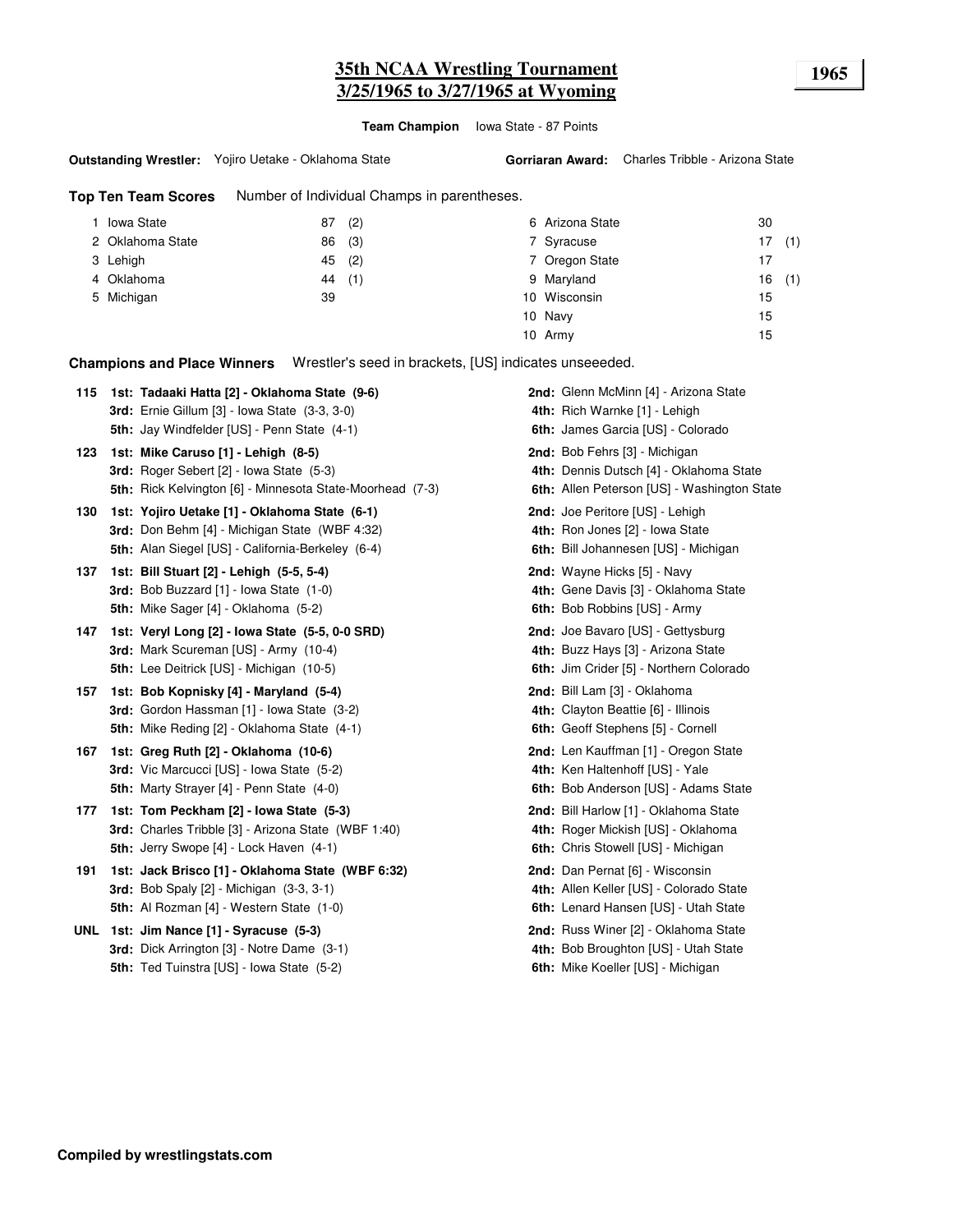| Jim Anderson, Minnesota [5]            | Jim Anderson           |                    |                   |                       |
|----------------------------------------|------------------------|--------------------|-------------------|-----------------------|
| <b>Bye</b>                             |                        | Jim Anderson 8-6   |                   |                       |
| Rich Sofman, Pennsylvania              | <b>Rich Sofman</b>     |                    |                   | 115 Weight Class      |
| Bye                                    |                        |                    |                   |                       |
| Glenn McMinn, Arizona State [4]        | Glenn McMinn           |                    | Glenn McMinn 4-3  |                       |
| Bye                                    |                        |                    |                   |                       |
| James Garcia, Colorado                 | James Garcia 4-0       | Glenn McMinn 6-4   |                   |                       |
| Jim Lockwood, Montana State            |                        |                    |                   |                       |
| Bye                                    |                        |                    |                   | Glenn McMinn 7-7, 3-1 |
| Phil Walson, California-Berkeley       | Phil Walson            |                    |                   |                       |
| Dave Range, Miami Ohio                 | Mike McNamara 5-4      | Phil Walson 14-6   |                   |                       |
| Mike McNamara, Minnesota State-Mankato |                        |                    |                   |                       |
| Bye                                    |                        |                    | Rich Warnke 10-3  |                       |
| Rehn Moncrief, Air Force               | <b>Rehn Moncrief</b>   |                    |                   |                       |
| Rich Warnke, Lehigh [1]                |                        | Rich Warnke 10-7   |                   |                       |
| Tino Lambros, Michigan                 | Rich Warnke 5-4        |                    |                   |                       |
| Tadaaki Hatta, Oklahoma State [2]      |                        |                    |                   | Tadaaki Hatta 9-6     |
| Lou Manns, Syracuse                    | Tadaaki Hatta 6-4      |                    |                   |                       |
| Frank Murphy, South Dakota State       |                        | Tadaaki Hatta 13-4 |                   |                       |
| Bye                                    | Frank Murphy           |                    |                   |                       |
| Jay Windfelder, Penn State             |                        |                    | Tadaaki Hatta 9-8 |                       |
| Bye                                    | Jay Windfelder         |                    |                   |                       |
| Ron Iwasaki, Oregon State              |                        | Jay Windfelder 6-4 |                   |                       |
| <b>Bye</b>                             | Ron Iwasaki            |                    |                   |                       |
| Joe Grossi, Colorado State             |                        |                    |                   | Tadaaki Hatta 4-2     |
| Ernie Gillum, Iowa State [3]           | Ernie Gillum Fall 5:28 |                    |                   |                       |
| Warren Grubb, Wyoming                  |                        | Ernie Gillum 3-2   |                   |                       |
| <b>Bye</b>                             | Warren Grubb           |                    |                   |                       |
| Don Devine, SIU-Carbondale [6]         |                        |                    | Ernie Gillum 4-2  |                       |
| Bye                                    | Don Devine             |                    |                   |                       |
| Bye                                    |                        | Don Devine 7-4     |                   |                       |
| Phil Greek, Georgia Tech               | <b>Phil Greek</b>      |                    |                   |                       |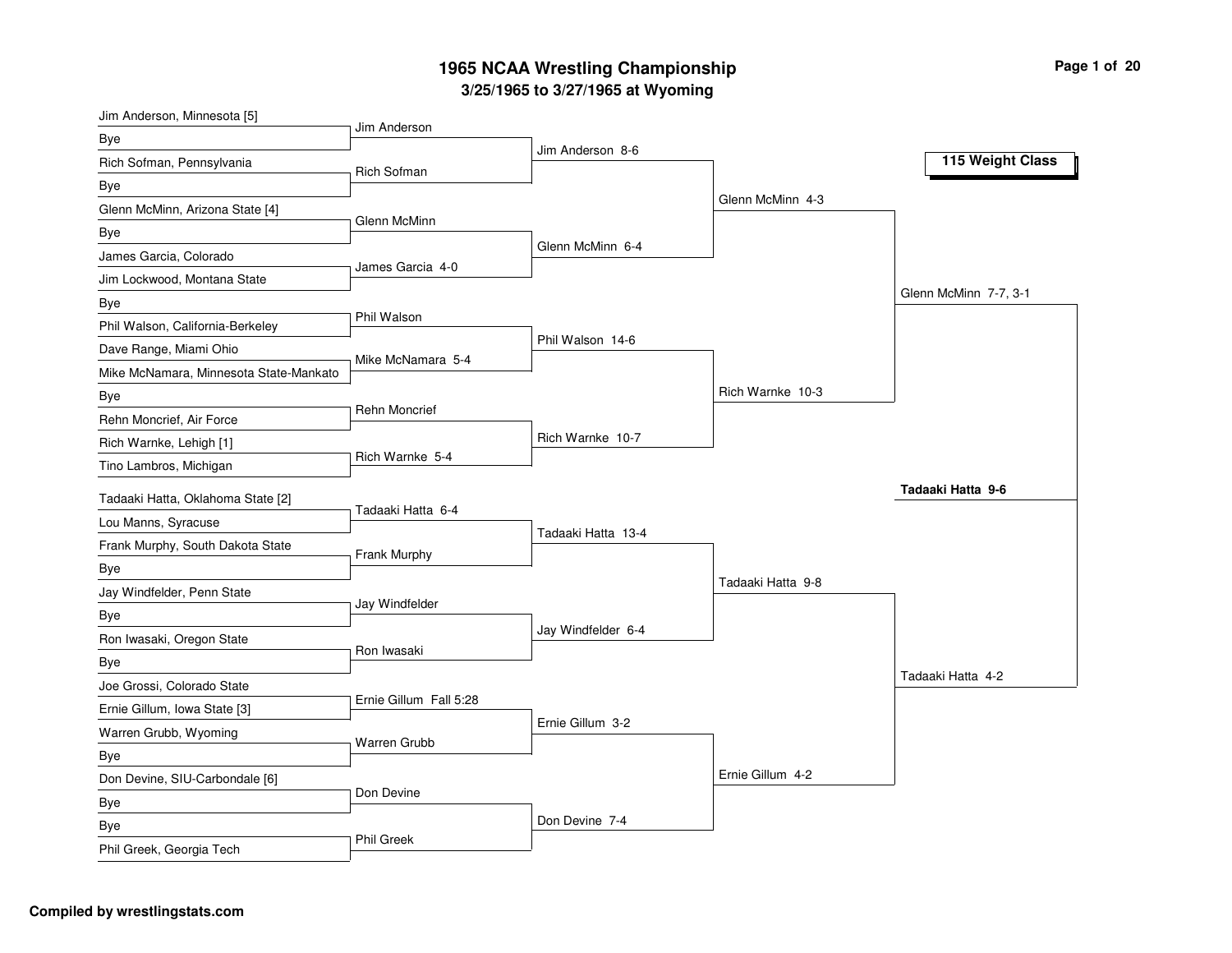## **3/25/1965 to 3/27/1965 at Wyoming 1965 NCAA Wrestling Championship Page <sup>2</sup> of <sup>20</sup>**

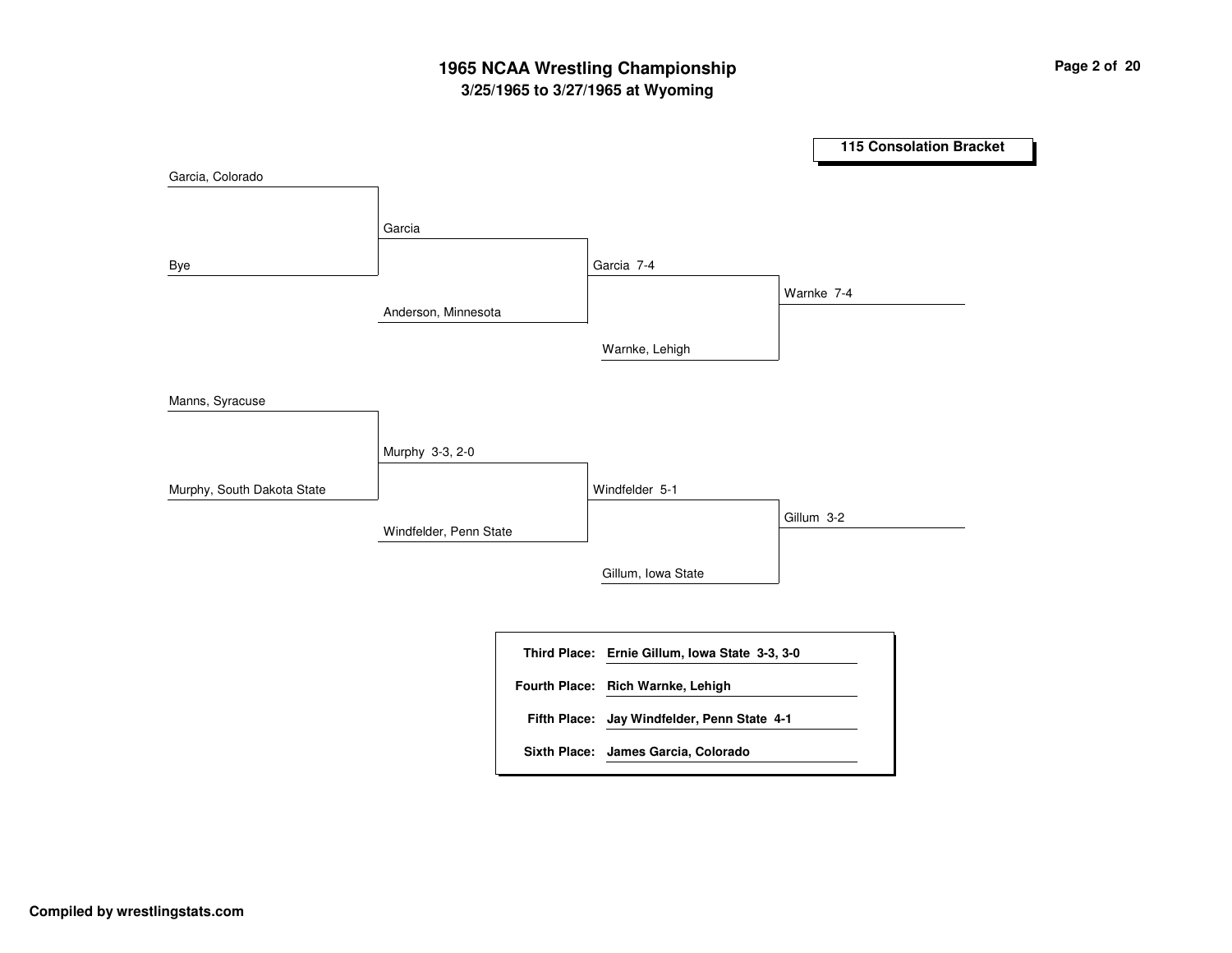**Pag e 3 of 20**

|  | Howie Gangestad, Minnesota State-Mankato |
|--|------------------------------------------|
|--|------------------------------------------|

|                                           | Howie Gangestad      |                     |                       |                  |
|-------------------------------------------|----------------------|---------------------|-----------------------|------------------|
| Bye                                       |                      | Howie Gangestad 9-2 |                       |                  |
| Ron McBride, Utah State                   | Gary McBride         |                     |                       | 123 Weight Class |
| Bye                                       |                      |                     | Dennis Dutsch 7-4     |                  |
| Dennis Dutsch, Oklahoma State [4]         | Dennis Dutsch        |                     |                       |                  |
| Bye                                       |                      | Dennis Dutsch 10-2  |                       |                  |
| Larry Baron, SIU-Carbondale               | Pete Russo 6-4       |                     |                       |                  |
| Pete Russo, Arizona State                 |                      |                     |                       |                  |
| Bye                                       |                      |                     |                       | Mike Caruso 5-1  |
| Mike Caruso, Lehigh [1]                   | Mike Caruso          |                     |                       |                  |
| Bye                                       | Allen Peterson       | Mike Caruso 11-5    |                       |                  |
| Allen Peterson, Washington State          |                      |                     |                       |                  |
| Bye                                       |                      |                     | Mike Caruso 9-6       |                  |
| Tom Graves, Colorado State                | <b>Tom Graves</b>    |                     |                       |                  |
| Mike Berry, Ohio State                    |                      | Mike Berry 6-1      |                       |                  |
| Jeff Lorson, Lock Haven                   | Mike Berry 6-2       |                     |                       |                  |
|                                           |                      |                     |                       | Mike Caruso 8-5  |
| Arlin Severson, Adams State               | Mac Motokawa 6-3     |                     |                       |                  |
| Mac Motokawa, Brigham Young               |                      | Mac Motokawa 6-4    |                       |                  |
| Bobbie Janko, UCLA                        | Bobbie Janko         |                     |                       |                  |
| Bye                                       |                      |                     | Roger Sebert 4-4, 3-0 |                  |
| Don LeFevre, Toledo                       | Don LeFevre          |                     |                       |                  |
| Bye                                       |                      | Roger Sebert 3-0    |                       |                  |
| Roger Sebert, Iowa State [2]              | Roger Sebert         |                     |                       |                  |
| Bye                                       |                      |                     |                       | Bob Fehrs 6-3    |
| Larry Lloyd, Minnesota                    | Rick Kelvington 7-0  |                     |                       |                  |
| Rick Kelvington, Minnesota State-Moorhead |                      | Rick Kelvington 5-2 |                       |                  |
| Terry Haise, Syracuse                     | <b>Terry Haise</b>   |                     |                       |                  |
| Bye                                       |                      |                     |                       |                  |
| Bob Fehrs, Michigan [3]                   |                      |                     | Bob Fehrs DFT         |                  |
| Bye                                       | <b>Bob Fehrs</b>     |                     |                       |                  |
| Bye                                       |                      | Bob Fehrs Fall 4:25 |                       |                  |
| Martin Little, Kansas State               | <b>Martin Little</b> |                     |                       |                  |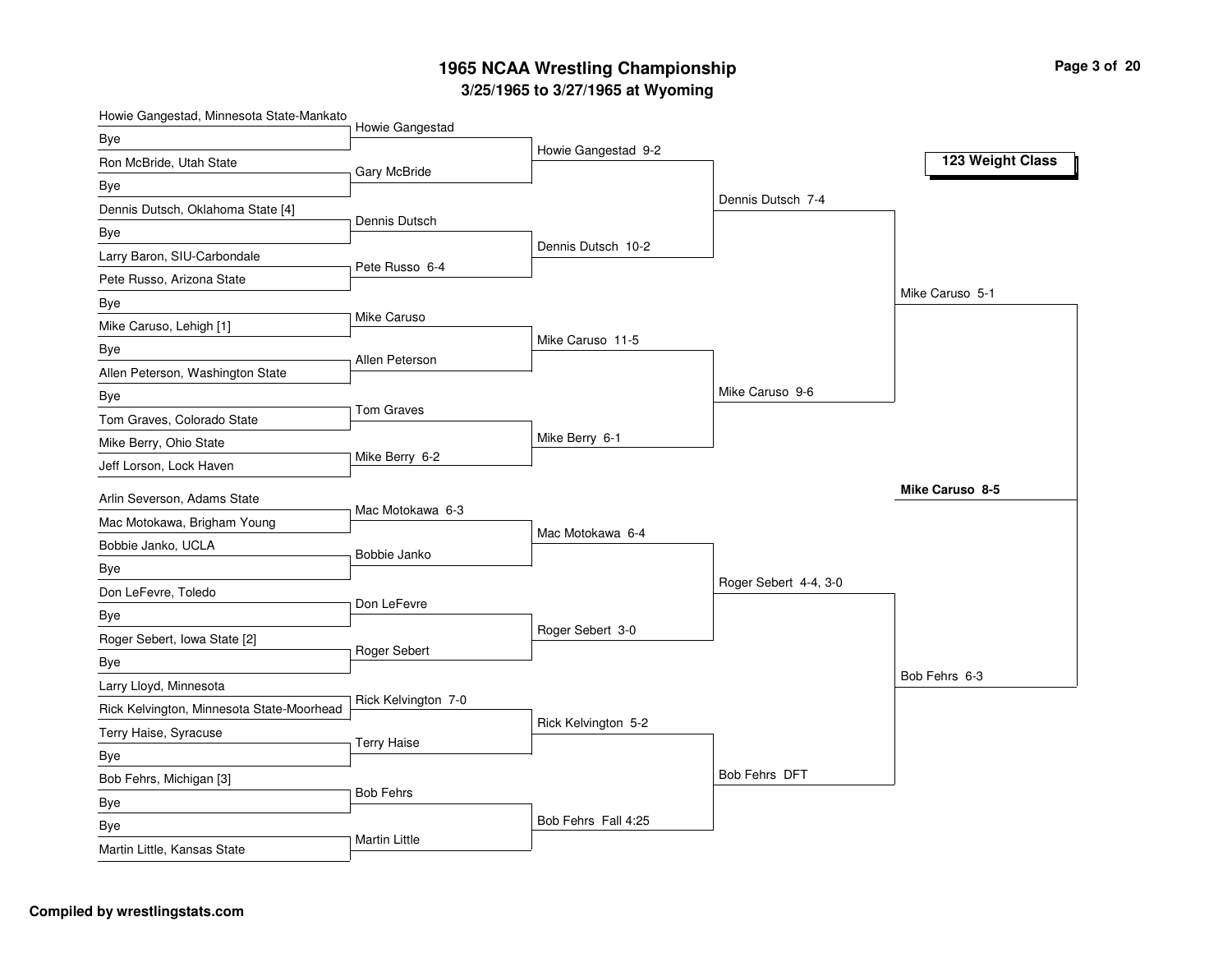## **3/25/1965 to 3/27/1965 at Wyoming 1965 NCAA Wrestling Championship Page <sup>4</sup> of <sup>20</sup>**

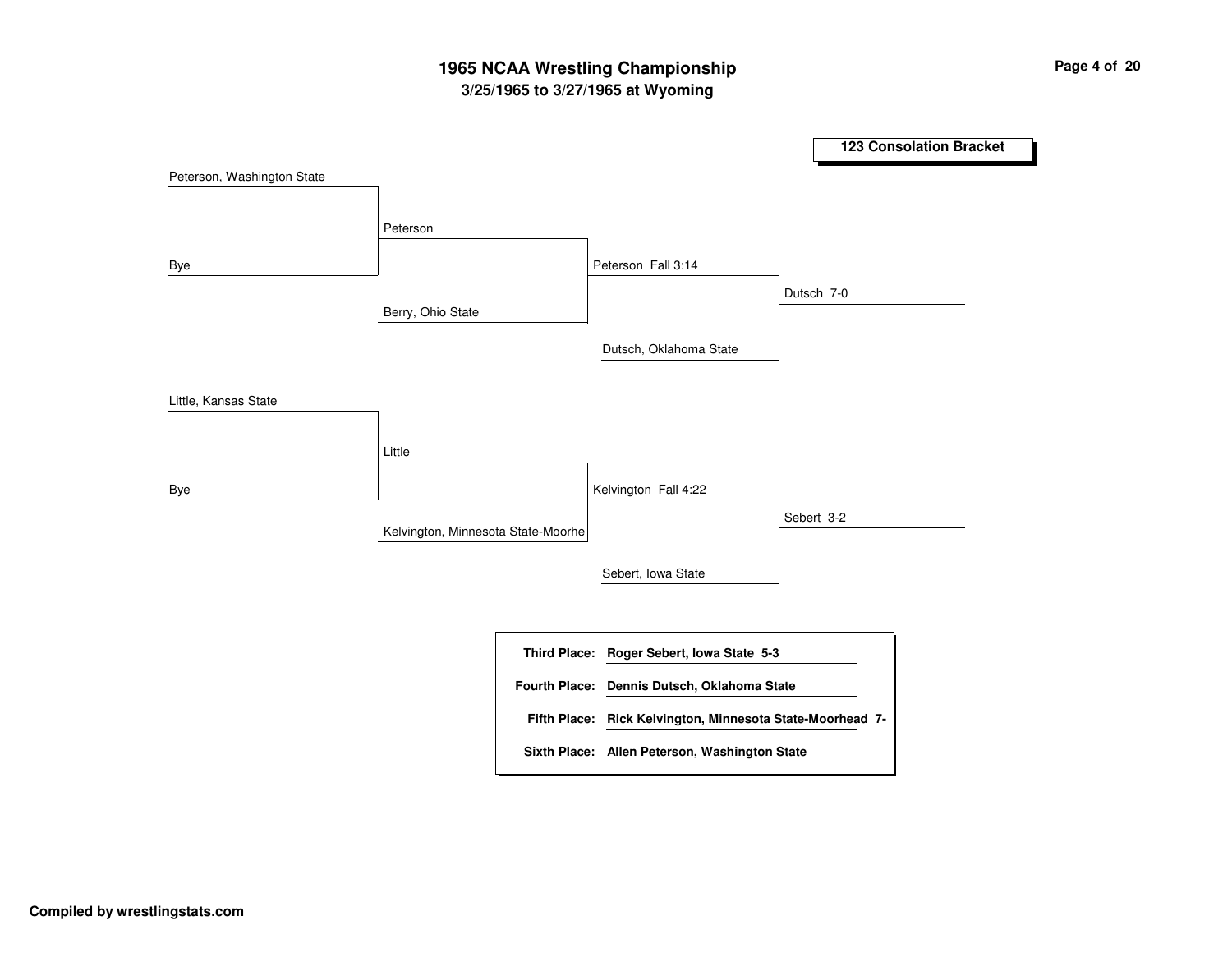| Kerin Raftery, Syracuse           |                     |                       |                       |                   |
|-----------------------------------|---------------------|-----------------------|-----------------------|-------------------|
| Bye                               | Kerin Raftery       |                       |                       |                   |
| Larry Harrison, Colorado State    | Don Behm 4-2        | Don Behm 10-2         |                       | 130 Weight Class  |
| Don Behm, Michigan State [4]      |                     |                       |                       |                   |
| Bye                               |                     |                       | Don Behm 8-7          |                   |
| Scott Caturia, Wyoming            | Scott Caturia       |                       |                       |                   |
| Bob Steenlage, Army [5]           | Bob Steenlage 5-0   | Bob Steenlage 7-2     |                       |                   |
| Douglas Robertson, Oregon         |                     |                       |                       |                   |
| Bye                               |                     |                       |                       | Yojiro Uetake 5-3 |
| Don Romine, Northern Colorado     | Don Romine          |                       |                       |                   |
| Yojiro Uetake, Oklahoma State [1] | Yojiro Uetake 6-2   | Yojiro Uetake 10-5    |                       |                   |
| George Shaeffer, Utah             |                     |                       |                       |                   |
| <b>Bye</b>                        |                     |                       | Yojiro Uetake 6-2     |                   |
| Wayne Paulsen, South Dakota State | Wayne Paulsen       |                       |                       |                   |
| Bill Johannesen, Michigan         |                     | Bill Johannesen 5-1   |                       |                   |
| Steve Erber, Penn State           | Bill Johannesen 4-3 |                       |                       |                   |
| Jim Rolley, Bloomsburg            |                     |                       |                       | Yojiro Uetake 6-1 |
| Darold Henry, Brigham Young       | Jim Rolley 4-2      |                       |                       |                   |
| Ron Jones, Iowa State [2]         |                     | Ron Jones 9-6         |                       |                   |
| Bye                               | Ron Jones           |                       |                       |                   |
| Robin Bolton, Oregon State        |                     |                       | Joe Peritore 4-3      |                   |
| Joe Peritore, Lehigh              | Joe Peritore 6-2    |                       |                       |                   |
| Don Johnson, Adams State          |                     | Joe Peritore 5-2      |                       |                   |
| Bye                               | Don Johnson         |                       |                       |                   |
| Gregg Pittman, Oklahoma           |                     |                       |                       | Joe Peritore 6-2  |
| Dale Stryker, Western State [6]   | Dale Stryker 3-0    |                       |                       |                   |
| Bob Campbell, Indiana             |                     | Bob Campbell 4-2      |                       |                   |
| <b>Bye</b>                        | <b>Bob Campbell</b> |                       |                       |                   |
| Jerry Vincent, Toledo             |                     |                       | Alan Siegel Fall 8:46 |                   |
| Jim Hanson, Colorado [3]          | Jim Hanson 6-0      |                       |                       |                   |
| Bye                               |                     | Alan Siegel Fall 4:55 |                       |                   |
| Alan Siegel, California-Berkeley  | Alan Siegel         |                       |                       |                   |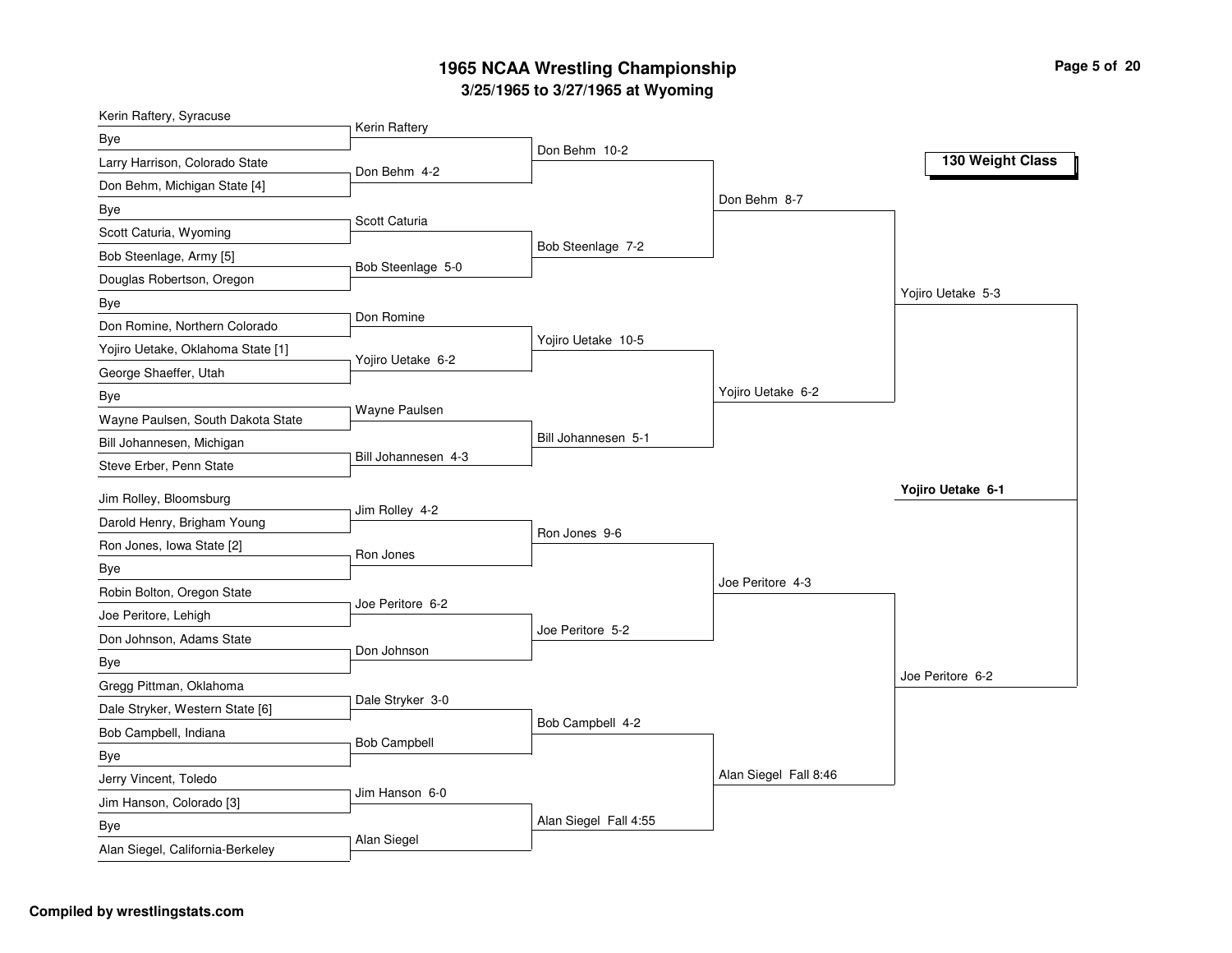## **3/25/1965 to 3/27/1965 at Wyoming 1965 NCAA Wrestling Championship Page <sup>6</sup> of <sup>20</sup>**

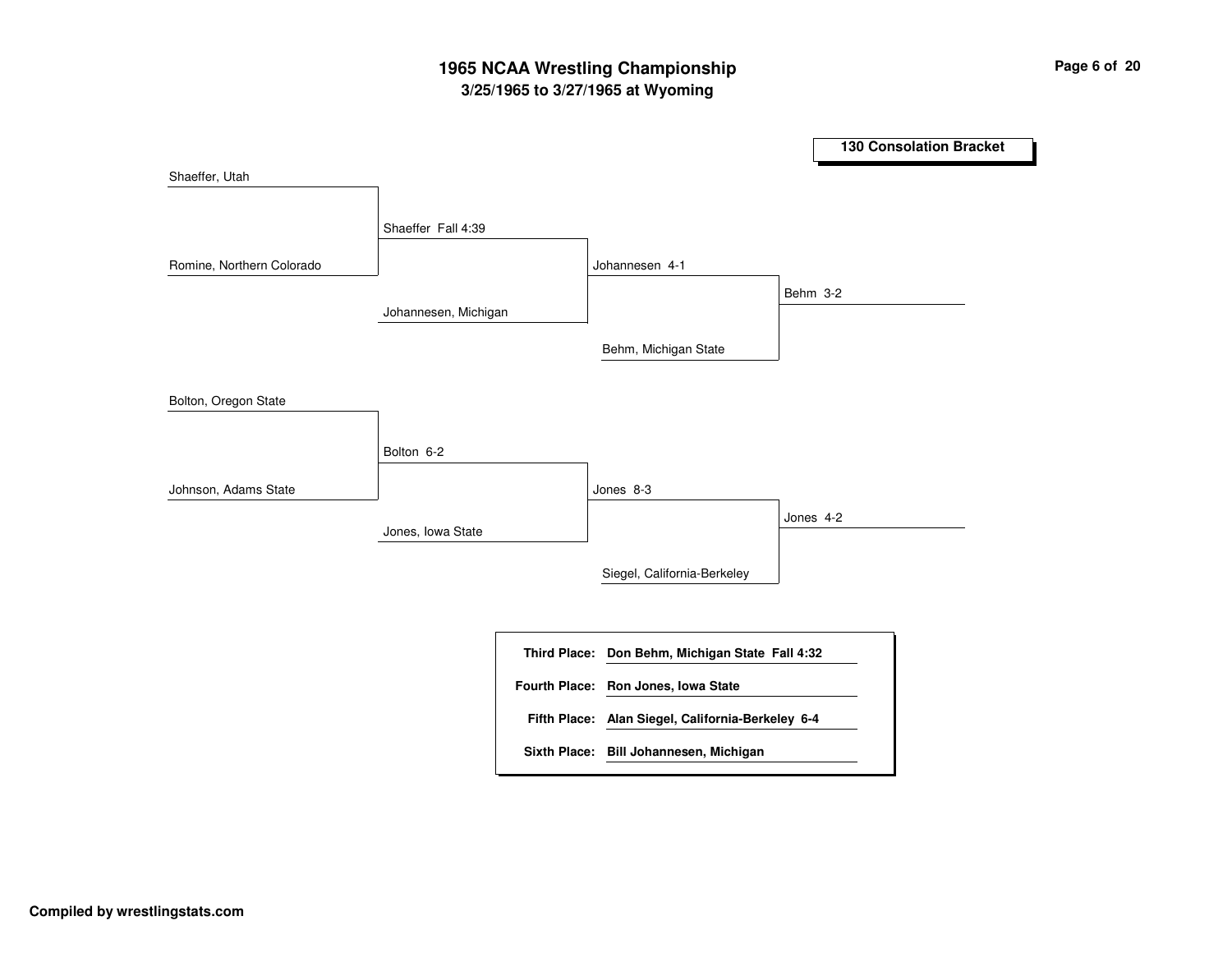| Ralph Gonshorowski, Minnesota State-Moor |                            |                       |                       |                             |
|------------------------------------------|----------------------------|-----------------------|-----------------------|-----------------------------|
| <b>Bye</b>                               | Ralph Gonshorowski         |                       |                       |                             |
| Mike Sager, Oklahoma [4]                 | Mike Sager 6-2             | Mike Sager 6-2        |                       | 137 Weight Class            |
| Joe Ganz, Michigan State                 |                            |                       |                       |                             |
| Bye                                      |                            |                       | Wayne Hicks Fall 8:34 |                             |
| Wayne Hicks, Navy [5]                    | Wayne Hicks                |                       |                       |                             |
| Jim Rush, Western State                  |                            | Wayne Hicks Fall 7:02 |                       |                             |
| Joe York, Wyoming                        | Joe York 5-3               |                       |                       |                             |
| <b>Bye</b>                               |                            |                       |                       | Wayne Hicks 8-4             |
| James Pond, Georgia Tech                 | James Pond                 |                       |                       |                             |
| Tony Russo, Arizona State                |                            | Bob Buzzard 6-1       |                       |                             |
| Bob Buzzard, Iowa State [1]              | Bob Buzzard 2-0            |                       |                       |                             |
| Cal Jenkins, Michigan                    |                            |                       | Bob Buzzard 3-1       |                             |
| Frank O'Korn, Pittsburgh                 | Cal Jenkins 5-3            |                       |                       |                             |
| Butch Dougherty, Colorado                |                            | Cal Jenkins 5-4       |                       |                             |
| Tony Gusic, Waynesburg                   | Tony Gusic 3-1 OT          |                       |                       |                             |
| Bob Franciamone, Ithaca                  |                            |                       |                       | <b>Bill Stuart 5-5, 5-4</b> |
| Wallace Hale, Miami Ohio                 | Wallace Hale Fall 10:37 OT |                       |                       |                             |
| Bob Robbins, Army                        |                            | Bob Robbins 7-3       |                       |                             |
| Doug Ebeling, Minnesota State-Mankato    | Bob Robbins 6-2            |                       |                       |                             |
| Bill Stuart, Lehigh [2]                  |                            |                       | Bill Stuart 6-2       |                             |
| Kent Kershner, Montana State             | Bill Stuart 10-5           |                       |                       |                             |
|                                          |                            | Bill Stuart 6-1       |                       |                             |
| Ed Taylor, Bloomsburg                    | Ed Taylor                  |                       |                       |                             |
| Bye                                      |                            |                       |                       | Bill Stuart 9-4             |
| Jim Murrin, Syracuse                     | Mike Young 10-4            |                       |                       |                             |
| Mike Young, Brigham Young [6]            |                            | Mike Young 9-4        |                       |                             |
| Roy Wilbanks, Colorado State             | Roy Wilbanks               |                       |                       |                             |
| Bye                                      |                            |                       | Gene Davis 4-1        |                             |
| Jerry Torrance, Northwestern             | Ron Knoebel Fall 2:21      |                       |                       |                             |
| Ron Knoebel, Lycoming                    |                            | Gene Davis 10-2       |                       |                             |
| Bye                                      | Gene Davis                 |                       |                       |                             |
| Gene Davis, Oklahoma State [3]           |                            |                       |                       |                             |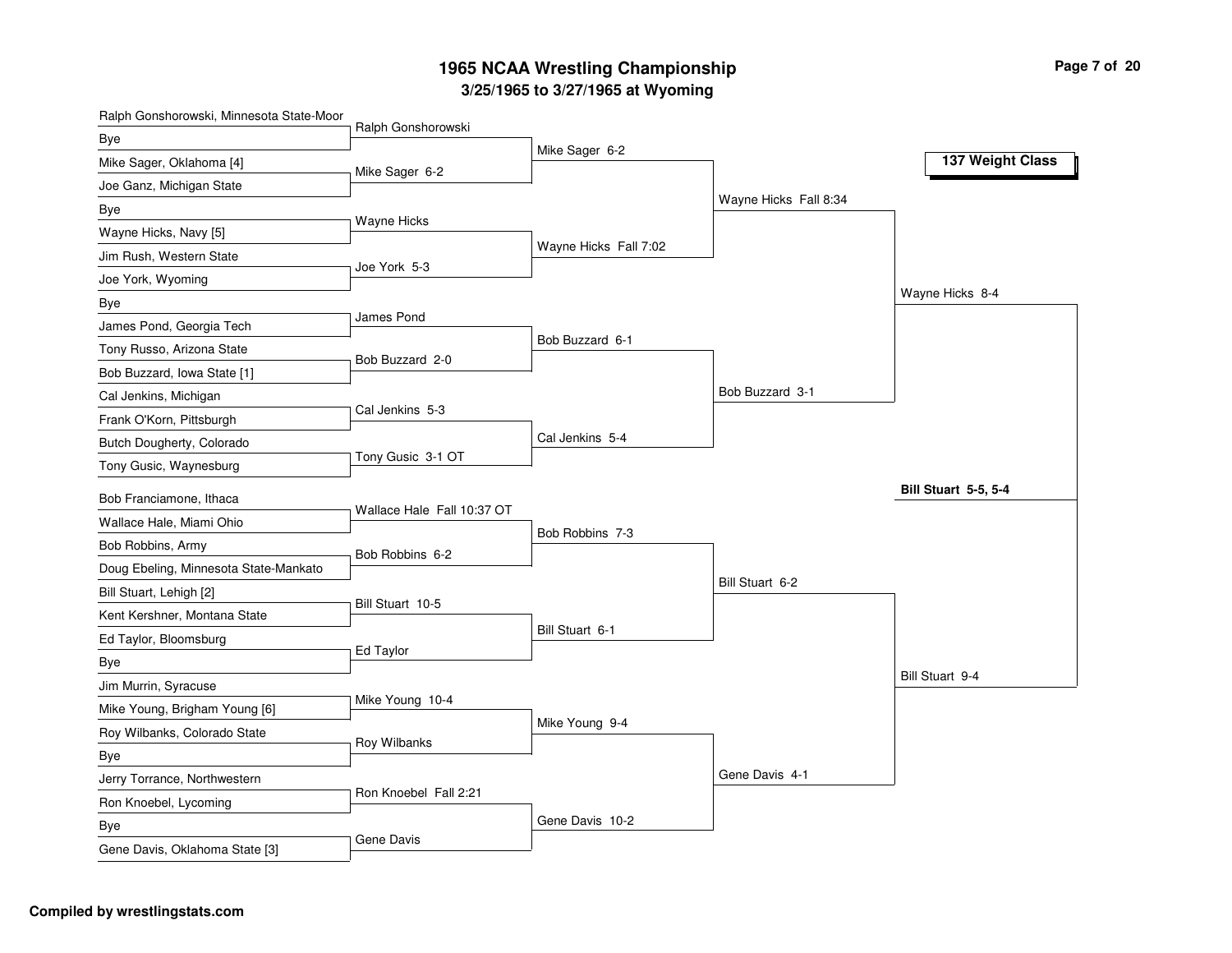## **3/25/1965 to 3/27/1965 at Wyoming 1965 NCAA Wrestling Championship Page <sup>8</sup> of <sup>20</sup>**

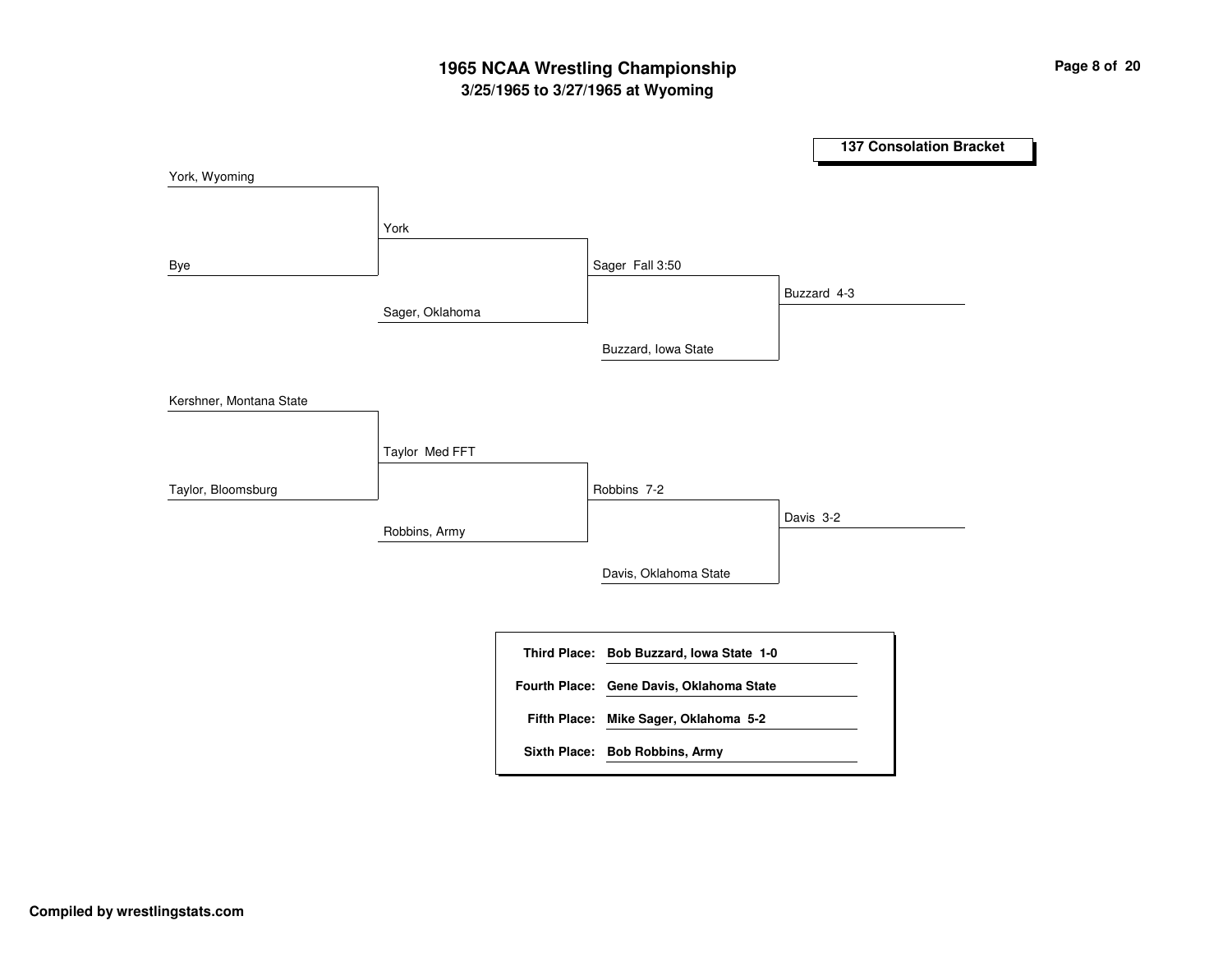| Jim Crider, Northern Colorado [5]    | Jim Crider          |                         |                          |                         |
|--------------------------------------|---------------------|-------------------------|--------------------------|-------------------------|
| Bye                                  |                     | Jim Crider 9-4          |                          |                         |
| Ed Franquemont, Harvard              | Ed Franquemont 7-4  |                         |                          | 147 Weight Class        |
| Allan Sievertsen, Wisconsin          |                     |                         |                          |                         |
| Bye                                  |                     |                         | Jim Crider 8-4           |                         |
| Jim Burke, San Francisco State [4]   | Jim Burke           |                         |                          |                         |
| Ron Ankeny, Minnesota                |                     | Jim Burke Fall 0:49     |                          |                         |
| Rich Kerr, Nebraska                  | Ron Ankeny 8-5      |                         |                          |                         |
| Bye                                  |                     |                         |                          | Joe Bavaro Fall 6:58    |
| Joe Bavaro, Gettysburg               | Joe Bavaro          |                         |                          |                         |
| Mark Scureman, Army                  | Mark Scureman 8-5   | Joe Bavaro 8-5          |                          |                         |
| Dennis Herendeen, Brigham Young      |                     |                         |                          |                         |
| Joe Arroyo, Colorado                 |                     |                         | Joe Bavaro Fall 11:36 OT |                         |
| Bill Blacksmith, Lock Haven          | Bill Blacksmith 2-0 |                         |                          |                         |
| Bobby Douglas, Oklahoma State [1]    |                     | Bill Blacksmith Med FFT |                          |                         |
| Daniel Divito, SIU-Carbondale        | Bobby Douglas 6-2   |                         |                          |                         |
| Veryl Long, Iowa State [2]           |                     |                         |                          | Veryl Long 5-5, 0-0 SRD |
| Nash Tillman, Adams State            | Veryl Long 2-1      |                         |                          |                         |
| Dickie Haxel, Oklahoma               | Loren Miller 15-8   | Veryl Long 2-0          |                          |                         |
| Loren Miller, San Jose State         |                     |                         |                          |                         |
| Lee Deitrick, Michigan               |                     |                         | Veryl Long 4-2           |                         |
| Bob Wendell, Minnesota State-Mankato | Lee Deitrick 6-2    |                         |                          |                         |
| Dave Stone, Wyoming                  |                     | Lee Deitrick 5-0        |                          |                         |
| Bye                                  | Dave Stone          |                         |                          |                         |
| Al Lilley, Temple                    |                     |                         |                          | Veryl Long 3-2          |
| Buzz Hays, Arizona State [3]         | Buzz Hays 9-4       |                         |                          |                         |
| John Schael, Miami Ohio              |                     | Buzz Hays 4-1           |                          |                         |
| <b>Bye</b>                           | John Schael         |                         |                          |                         |
| Jack Langdon, Colorado State         |                     |                         | Buzz Hays Fall 6:15      |                         |
| Dick Cook, Michigan State            | Dick Cook 9-3       |                         |                          |                         |
| Bye                                  |                     | Dino Boni 5-1           |                          |                         |
| Dino Boni, Pittsburgh [6]            | Dino Boni           |                         |                          |                         |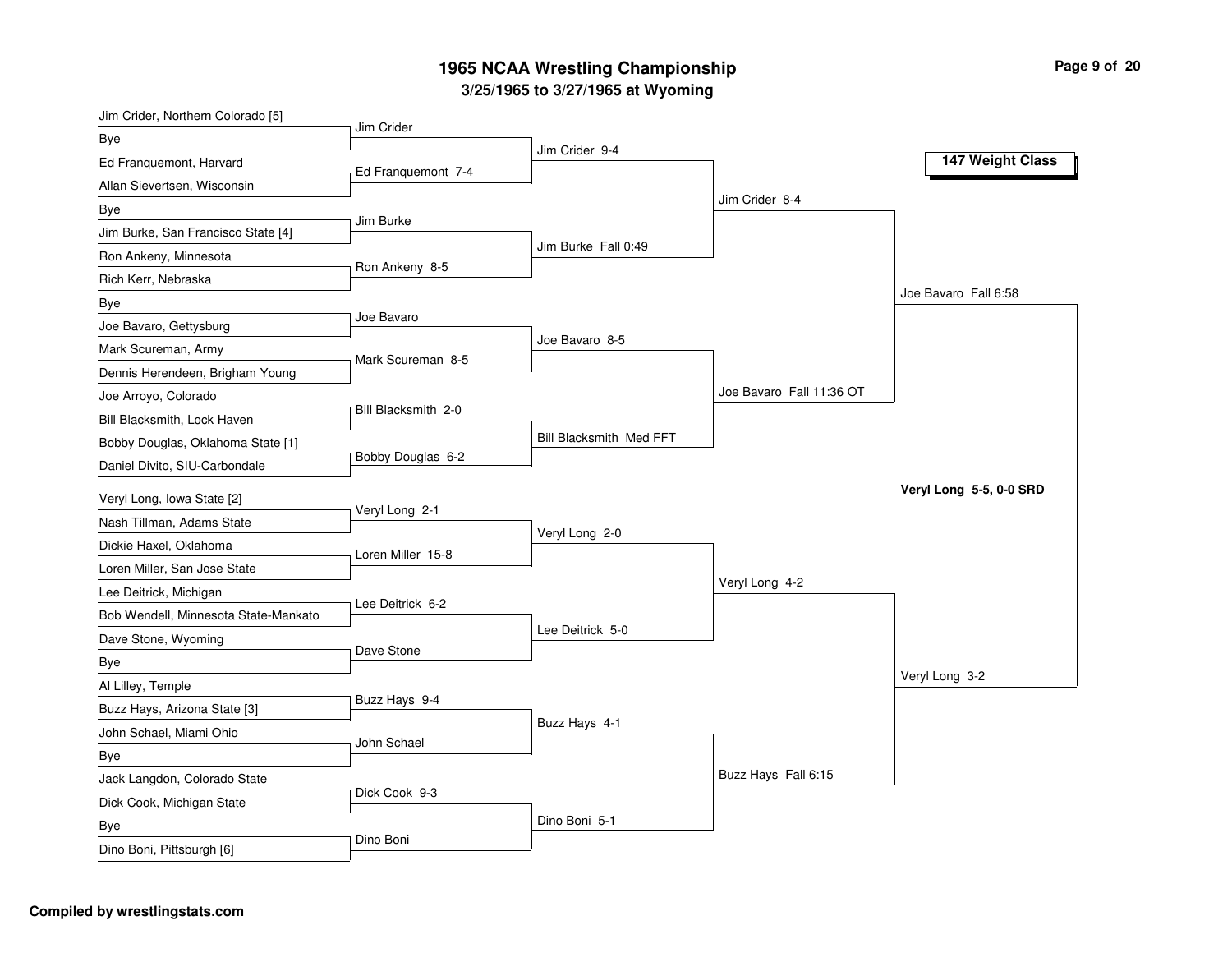## **3/25/1965 to 3/27/1965 at Wyoming 1965 NCAA Wrestling Championship Page <sup>10</sup> of <sup>20</sup>**

**147 Consolation Bracket** Blacksmith, Lock Haven Deitrick, Michigan ScuremanMiller Fall 4:44 Scureman 3-2 Deitrick 6-3Crider, Northern Colorado Hays, Arizona State Scureman Fall 4:09 Hays 5-4 Scureman, Army Bye Tillman, Adams State Miller, San Jose State **Mark Scureman, Army 10-4 Third Place: Lee Deitrick, Michigan 10-5 Fifth Place: Fourth Place: Buzz Hays, Arizona State Sixth Place: Jim Crider, Northern Colorado**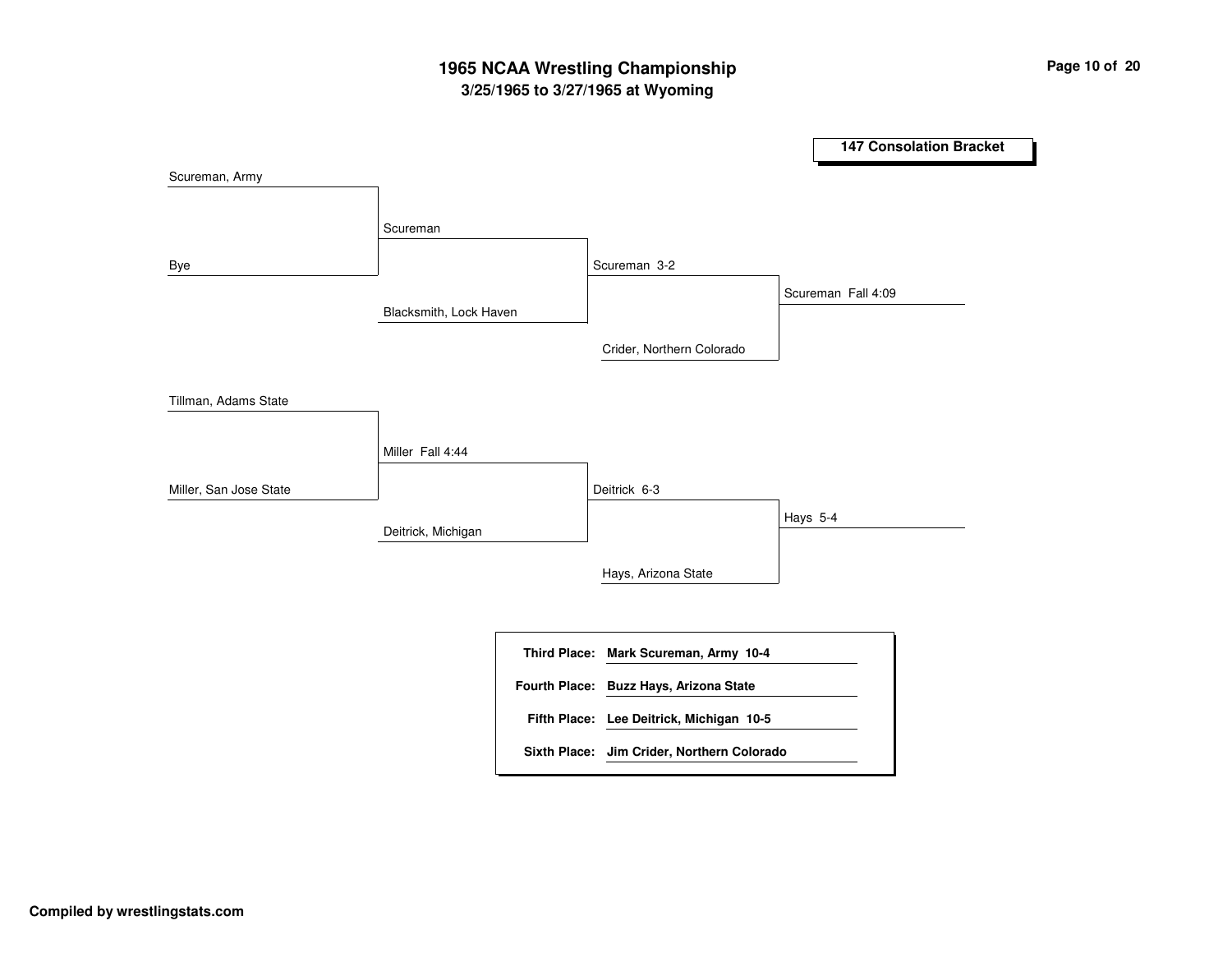| Bruce McDowell, Colorado        |                           |                          |                     |                  |
|---------------------------------|---------------------------|--------------------------|---------------------|------------------|
| Bye                             | <b>Bruce McDowell</b>     |                          |                     |                  |
| Jim Kamman, Michigan            | Geoff Stephens 5-4        | Geoff Stephens 6-4       |                     | 157 Weight Class |
| Geoff Stephens, Cornell [5]     |                           |                          |                     |                  |
| Frank Eisenhower, Lock Haven    |                           |                          | Bob Kopnisky 3-0    |                  |
| Bye                             | <b>Frank Eisenhower</b>   |                          |                     |                  |
| Bob Kopnisky, Maryland [4]      |                           | Bob Kopnisky 4-3         |                     |                  |
| Dennis Palmer, Bowling Green    | Bob Kopnisky 5-0          |                          |                     |                  |
| Bye                             |                           |                          |                     | Bob Kopnisky 6-4 |
| Charles Nixon, Wyoming          | <b>Charles Nixon</b>      |                          |                     |                  |
| Richard DeMoss, Kansas State    | <b>Richard DeMoss 3-2</b> | Richard DeMoss 4-2       |                     |                  |
| Harlan Heinz, Northern Colorado |                           |                          |                     |                  |
| Bob Mitchell, Oregon            |                           |                          | Gordon Hassman 12-1 |                  |
| Dennis Mangrum, Utah            | Bob Mitchell Fall 7:47    |                          |                     |                  |
| Kurt Kuppinger, Syracuse        |                           | Gordon Hassman Fall 5:17 |                     |                  |
| Gordon Hassman, Iowa State [1]  | Gordon Hassman Fall 4:31  |                          |                     |                  |
| Bob McIntyre, Montana State     |                           |                          |                     | Bob Kopnisky 5-4 |
| Elmer Beale, Wisconsin          | Elmer Beale Fall 6:57     |                          |                     |                  |
| Mike Reding, Oklahoma State [2] |                           | Mike Reding 4-1          |                     |                  |
| Art Martori, Arizona State      | Mike Reding DFT           |                          |                     |                  |
| Don Bennett, Indiana            |                           |                          | Mike Reding 5-3     |                  |
| Jerry Seaman, Penn State        | Jerry Seaman 5-3          |                          |                     |                  |
| George McCreery, SIU-Carbondale |                           | Jerry Seaman Fall 6:01   |                     |                  |
| Bye                             | George McCreery           |                          |                     |                  |
| Harley Ferguson, Lehigh         |                           |                          |                     | Bill Lam 8-4     |
| David Harle, Oregon State       | David Harle 4-2           |                          |                     |                  |
| Bill Lam, Oklahoma [3]          |                           | Bill Lam Fall 10:21 OT   |                     |                  |
| Bye                             | <b>Bill Lam</b>           |                          |                     |                  |
| Ed Sharkness, Army              |                           |                          | Bill Lam Fall 5:58  |                  |
| Steve Epperson, Brigham Young   | Steve Epperson 4-2        |                          |                     |                  |
| Bye                             |                           | Clayton Beattie 2-1      |                     |                  |
| $\sim$ December 1000 and 101    | Clayton Beattie           |                          |                     |                  |

Clayton Beattie, Illinois [6]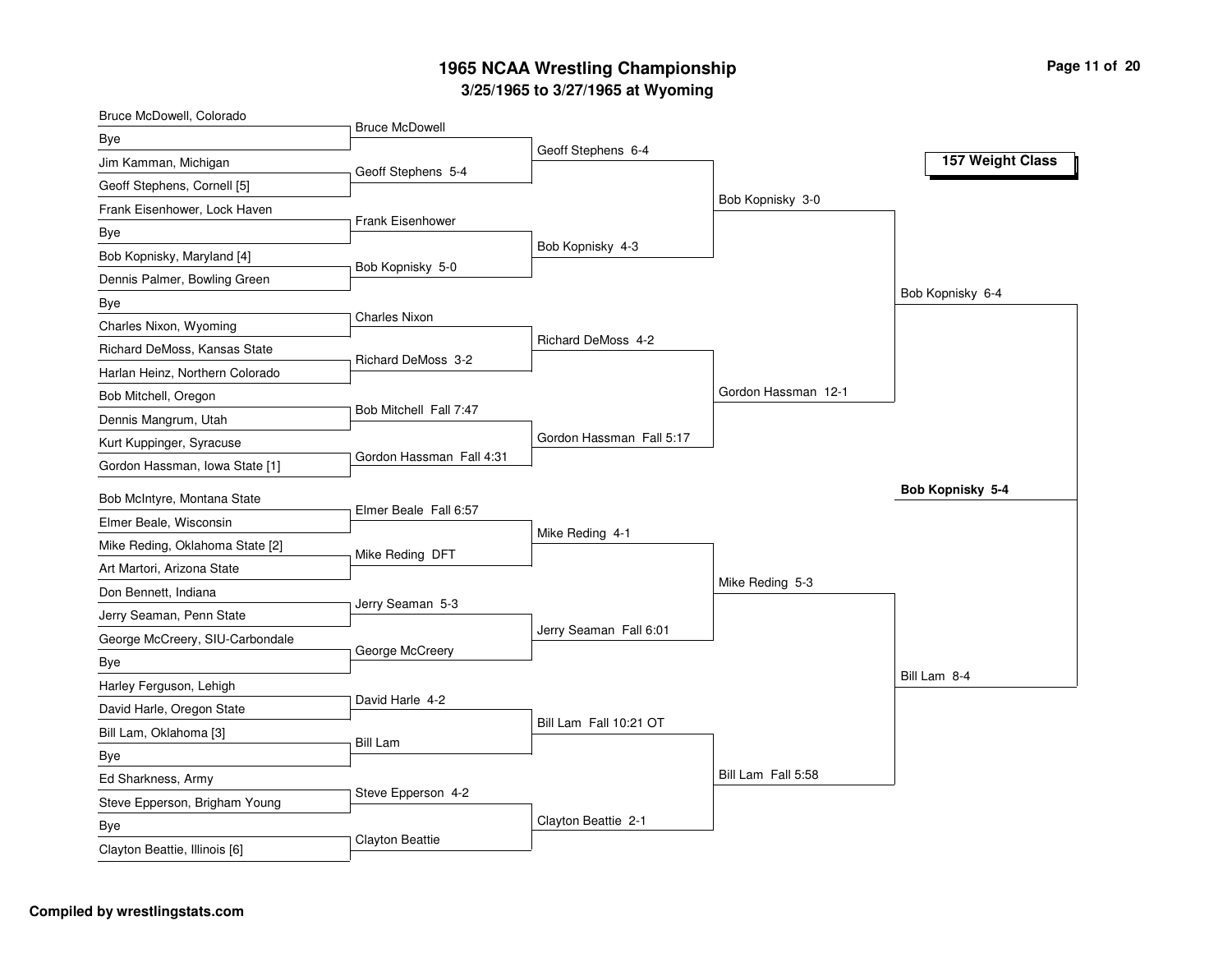## **3/25/1965 to 3/27/1965 at Wyoming 1965 NCAA Wrestling Championship Page <sup>12</sup> of <sup>20</sup>**

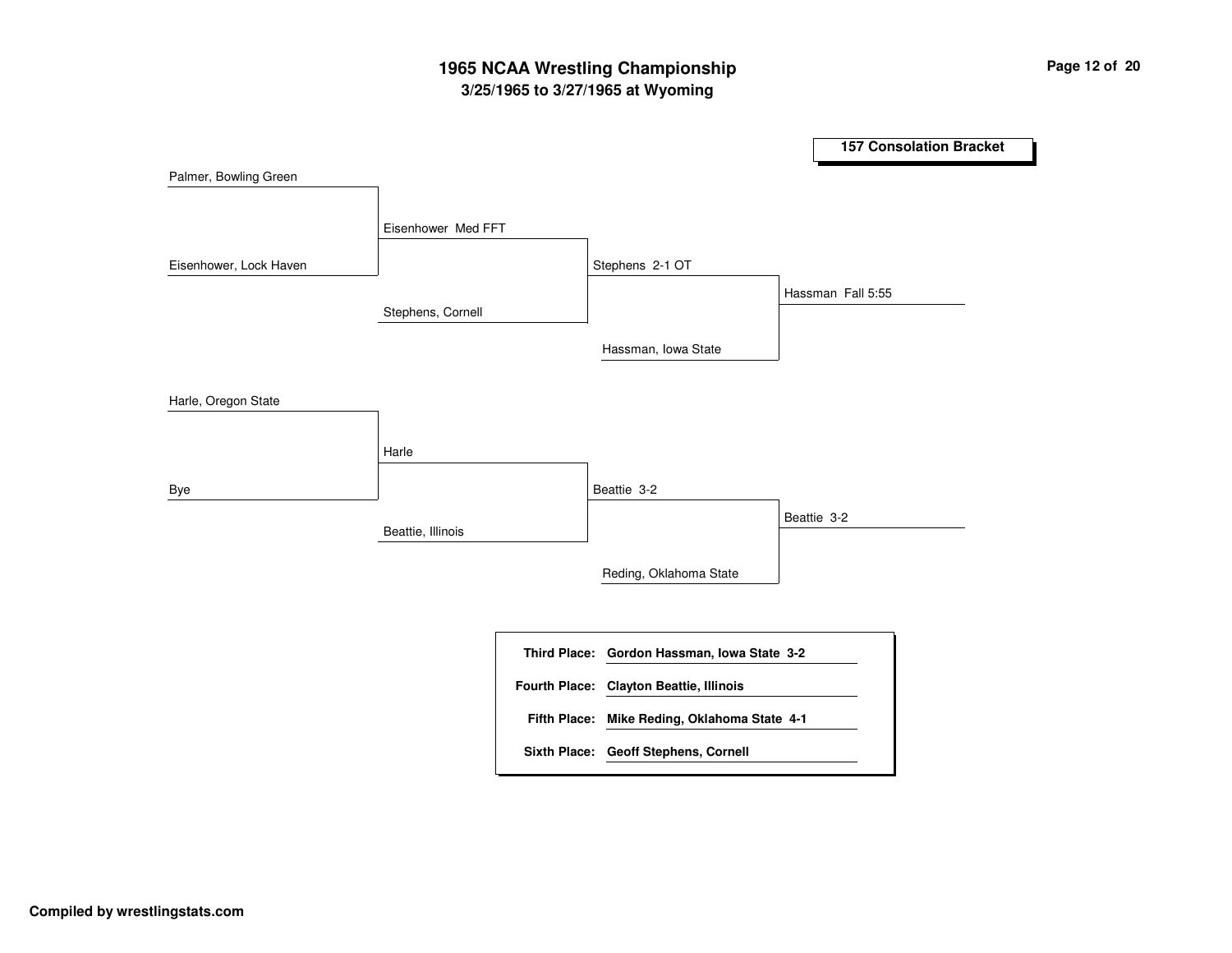| Roy Brewer, Oklahoma State [5]       |                        |                    |                        |                        |
|--------------------------------------|------------------------|--------------------|------------------------|------------------------|
| Bye                                  | Roy Brewer             | Roy Brewer 2-0     |                        |                        |
| Dan Groski, Brigham Young            | Dan Groski 9-6         |                    |                        | 167 Weight Class       |
| Dave Reinbolt, Ohio State            |                        |                    |                        |                        |
| Bye                                  |                        |                    | Marty Strayer 8-2      |                        |
| Mike Zrimm, Waynesburg               | Mike Zrimm             |                    |                        |                        |
| Marty Strayer, Penn State [4]        |                        | Marty Strayer 4-0  |                        |                        |
| Jim Brownlee, Colorado State         | Marty Strayer 9-2      |                    |                        |                        |
| Bye                                  |                        |                    |                        | Len Kauffman Fall 2:12 |
| Dave Palmer, Navy                    | Dave Palmer            |                    |                        |                        |
| Vic Marcucci, Iowa State             | Vic Marcucci 6-4       | Vic Marcucci 4-2   |                        |                        |
| Carl Monahan, Utah                   |                        |                    |                        |                        |
| Bye                                  |                        |                    | Len Kauffman Fall 8:37 |                        |
| John Klein, Minnesota                | John Klein             |                    |                        |                        |
| Len Kauffman, Oregon State [1]       |                        | Len Kauffman 11-0  |                        |                        |
| John Alexis, Minnesota State-Mankato | Len Kauffman Fall 5:22 |                    |                        |                        |
| Lew Roberts, Syracuse                |                        |                    |                        | Greg Ruth 10-6         |
| Greg Ruth, Oklahoma [2]              | Greg Ruth 11-1         |                    |                        |                        |
| Tom Boettcher, Air Force             | <b>Tom Boettcher</b>   | Greg Ruth 3-0      |                        |                        |
| Bye                                  |                        |                    |                        |                        |
| Charles Welter, Kent State           |                        |                    | Greg Ruth 5-1          |                        |
| Ken Haltenhoff, Yale                 | Ken Haltenhoff 6-1     |                    |                        |                        |
| Bill Byers, Northern Colorado        |                        | Ken Haltenhoff 9-7 |                        |                        |
| Bye                                  | <b>Bill Byers</b>      |                    |                        |                        |
| John Carr, Wilkes [6]                |                        |                    |                        | Greg Ruth 7-0          |
| George Dyche, Coe College            | John Carr 5-0          |                    |                        |                        |
| Leo Derock, Colorado                 | Leo Derock             | John Carr 5-2      |                        |                        |
| Bye                                  |                        |                    |                        |                        |
| Bob Anderson, Adams State            |                        |                    | Bob Anderson 7-4       |                        |
| Bye                                  | <b>Bob Anderson</b>    |                    |                        |                        |
| Bye                                  |                        | Bob Anderson 8-2   |                        |                        |
| Rick Bay, Michigan [3]               | <b>Rick Bay</b>        |                    |                        |                        |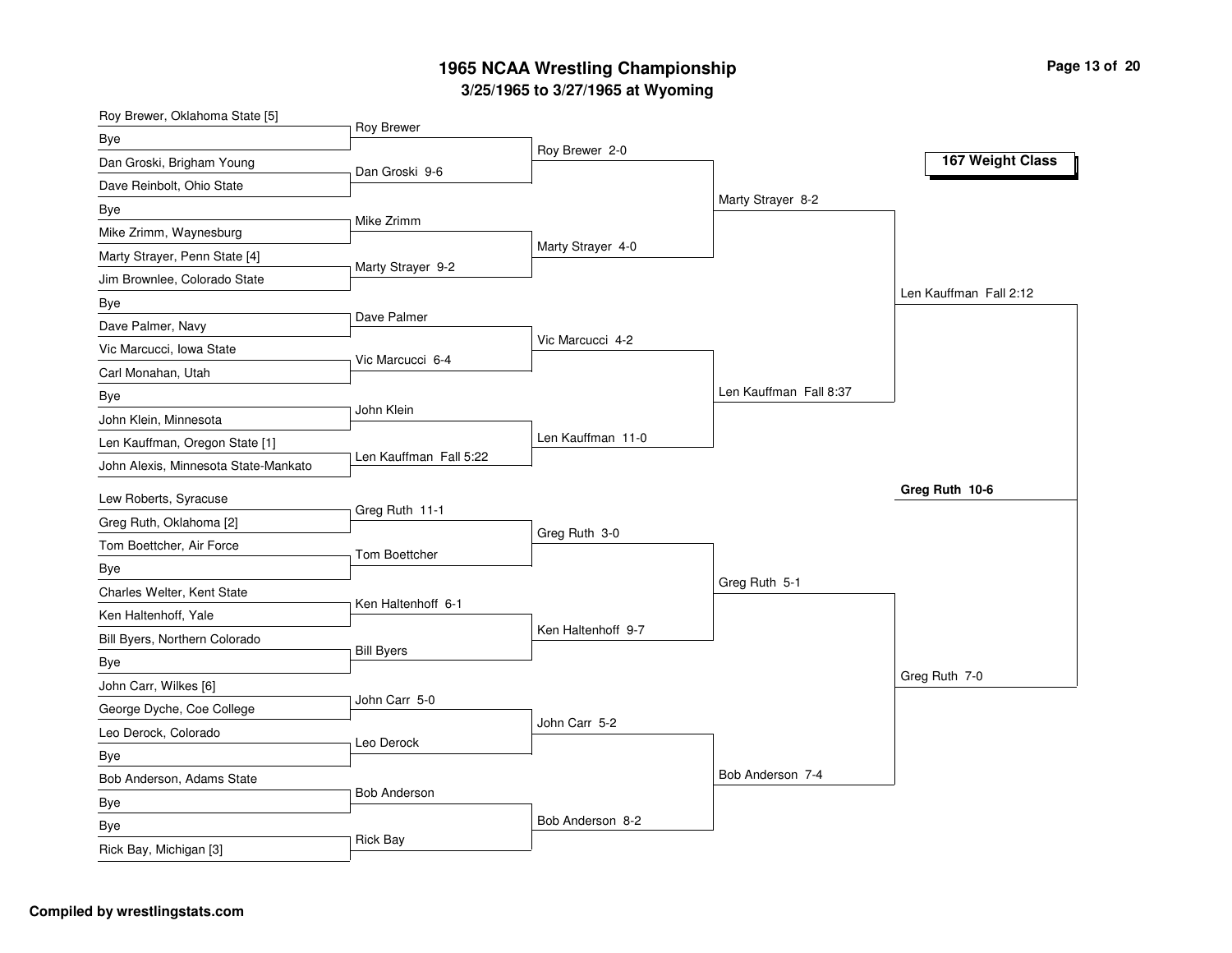## **3/25/1965 to 3/27/1965 at Wyoming 1965 NCAA Wrestling Championship Page <sup>14</sup> of <sup>20</sup>**

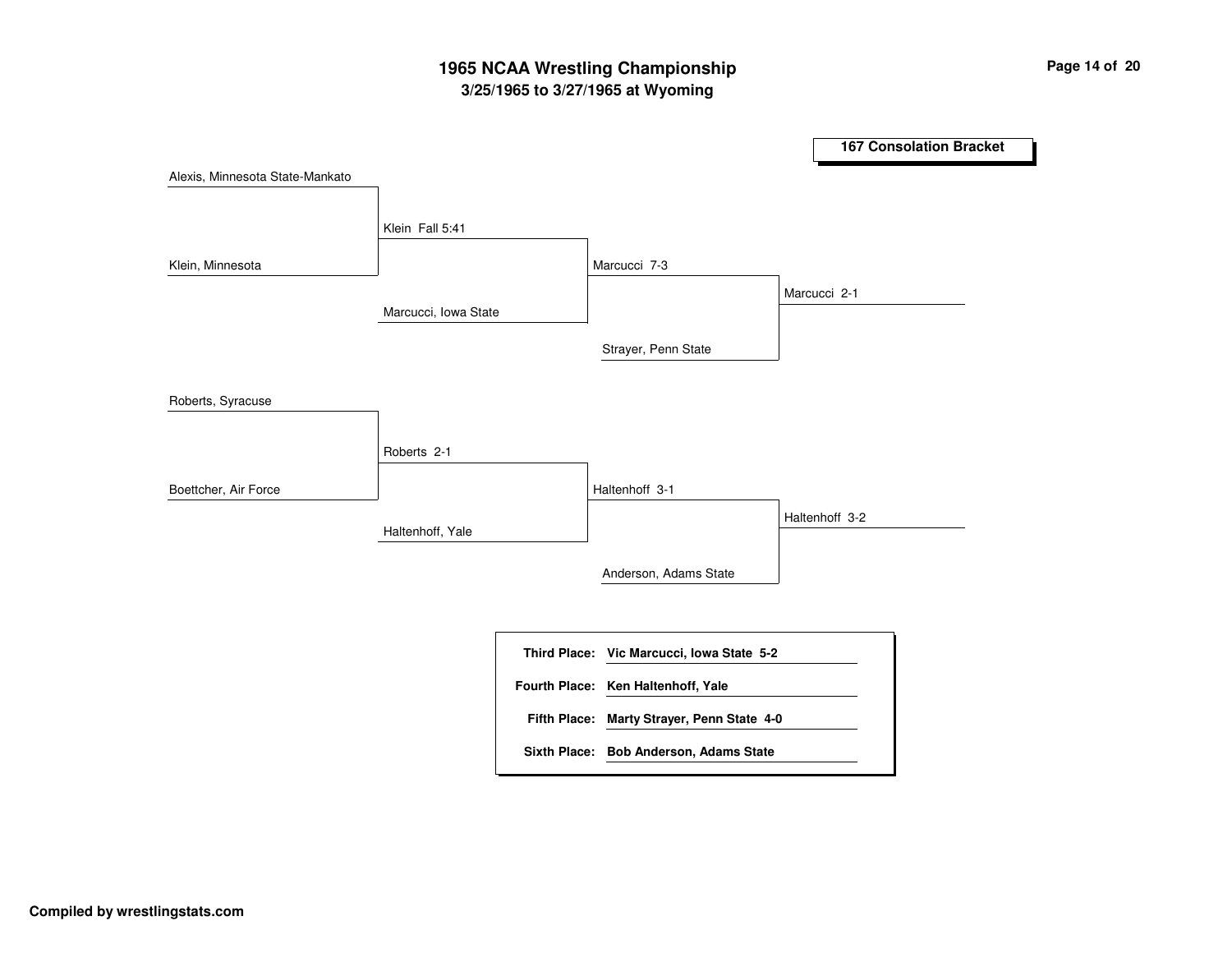| Tim Geiger, Maryland [5]             |                         |                            |                     |                  |
|--------------------------------------|-------------------------|----------------------------|---------------------|------------------|
| Bye                                  | Tim Geiger              |                            |                     |                  |
| Charles Meyers, Colorado State       | Bob Ramstad 5-2         | Bob Ramstad 8-6            |                     | 177 Weight Class |
| Bob Ramstad, Minnesota               |                         |                            |                     |                  |
| Bye                                  |                         |                            | Jerry Swope 8-5     |                  |
| Jerry Swope, Lock Haven [4]          | Jerry Swope             |                            |                     |                  |
| Alf Haerem, SIU-Carbondale           |                         | Jerry Swope Fall 1:38      |                     |                  |
| Terry McCarthy, Colorado             | Terry McCarthy 7-2      |                            |                     |                  |
| Bye                                  |                         |                            |                     | Bill Harlow 5-1  |
| Bob Gibson, Denison                  | <b>Bob Gibson</b>       |                            |                     |                  |
| Roger Mickish, Oklahoma              |                         | Roger Mickish Fall 5:52    |                     |                  |
| Al Pfeltz, Air Force                 | Roger Mickish Fall 4:40 |                            |                     |                  |
| Bye                                  |                         |                            | Bill Harlow 7-3     |                  |
| Frank Dolce, Adams State             | Frank Dolce             |                            |                     |                  |
| Bob Gary, Waynesburg                 |                         | Bill Harlow 6-4            |                     |                  |
| Bill Harlow, Oklahoma State [1]      | Bill Harlow 5-3         |                            |                     |                  |
| Chris Stowell, Michigan              |                         |                            |                     | Tom Peckham 5-3  |
| Darrell Dillworth, Northern Colorado | Chris Stowell Fall 8:46 |                            |                     |                  |
| Tom Schlendorf, Syracuse             | Tom Schlendorf          | Chris Stowell 3-3, 0-0 SRD |                     |                  |
| Bye                                  |                         |                            |                     |                  |
| Dick Ernst, Northwestern             |                         |                            | Tom Peckham 7-4     |                  |
| Reiner Prawitt, Utah                 | Dick Ernst 11-2         |                            |                     |                  |
| Tom Peckham, Iowa State [2]          |                         | Tom Peckham 5-0            |                     |                  |
| Bye                                  | Tom Peckham             |                            |                     |                  |
| Gerry Franzen, Navy [6]              |                         |                            |                     | Tom Peckham 6-0  |
| Tom Foster, Utah State               | Gerry Franzen 12-0      |                            |                     |                  |
| Ron Perey, Miami Ohio                |                         | Gerry Franzen Fall 4:20    |                     |                  |
| <b>Bye</b>                           | Ron Perey               |                            |                     |                  |
| Lee Hall, Pittsburgh                 |                         |                            | Charles Tribble 3-0 |                  |
| Bye                                  | Lee Hall                |                            |                     |                  |
| <b>Bye</b>                           |                         | Charles Tribble Fall 1:47  |                     |                  |
| Charles Tribble, Arizona State [3]   | <b>Charles Tribble</b>  |                            |                     |                  |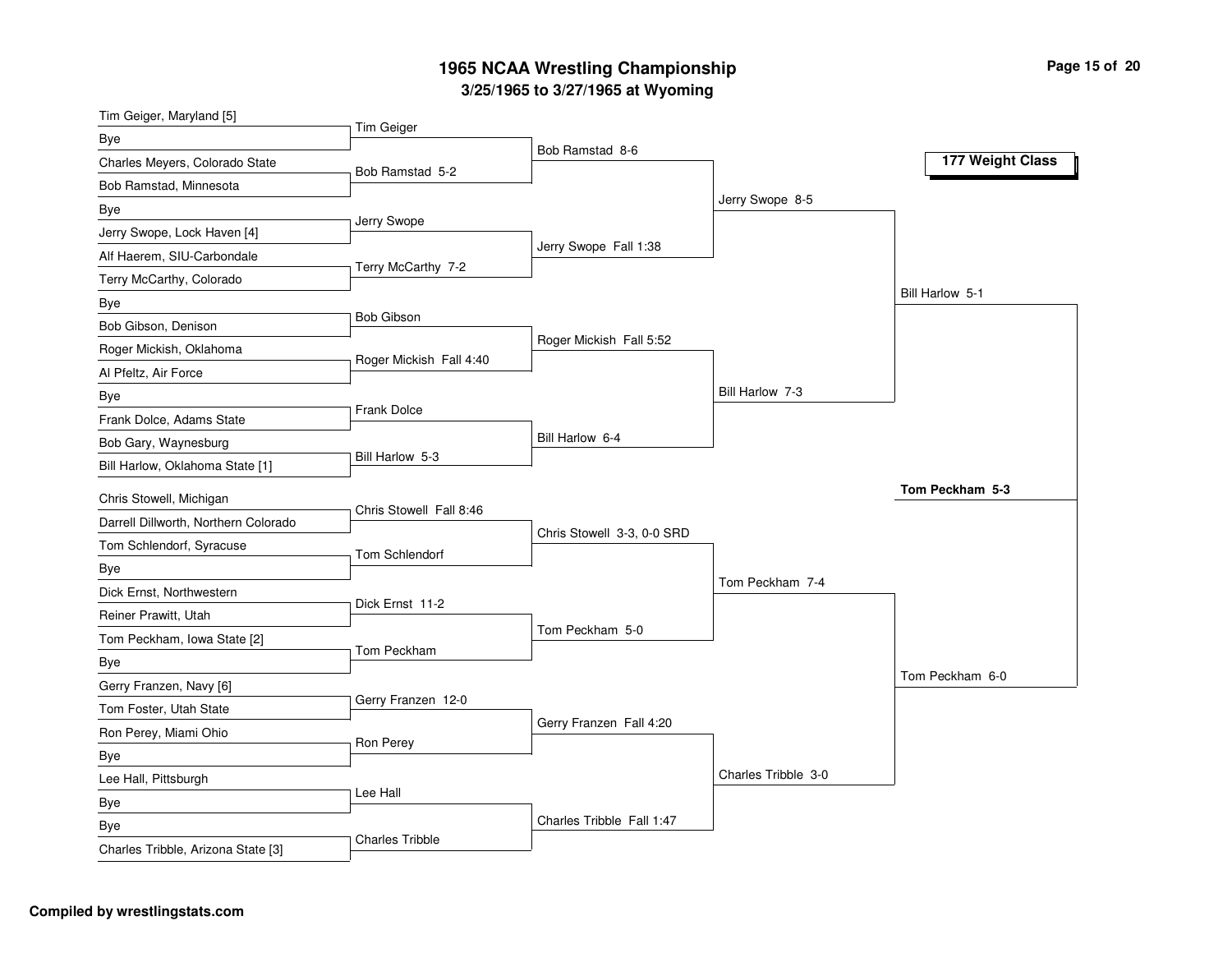## **3/25/1965 to 3/27/1965 at Wyoming 1965 NCAA Wrestling Championship Page <sup>16</sup> of <sup>20</sup>**

**177 Consolation Bracket** Mickish, Oklahoma Stowell, Michigan Dolce 4-2 Ernst Mickish 7-2 Stowell 9-4Swope, Lock Haven Tribble, Arizona State Mickish 7-5 Tribble Fall 1:01 Gary, Waynesburg Dolce, Adams State Ernst, Northwestern Bye **Charles Tribble, Arizona State Fall 1:40 Third Place: Jerry Swope, Lock Haven 4-1 Fifth Place: Fourth Place: Roger Mickish, Oklahoma Sixth Place: Chris Stowell, Michigan**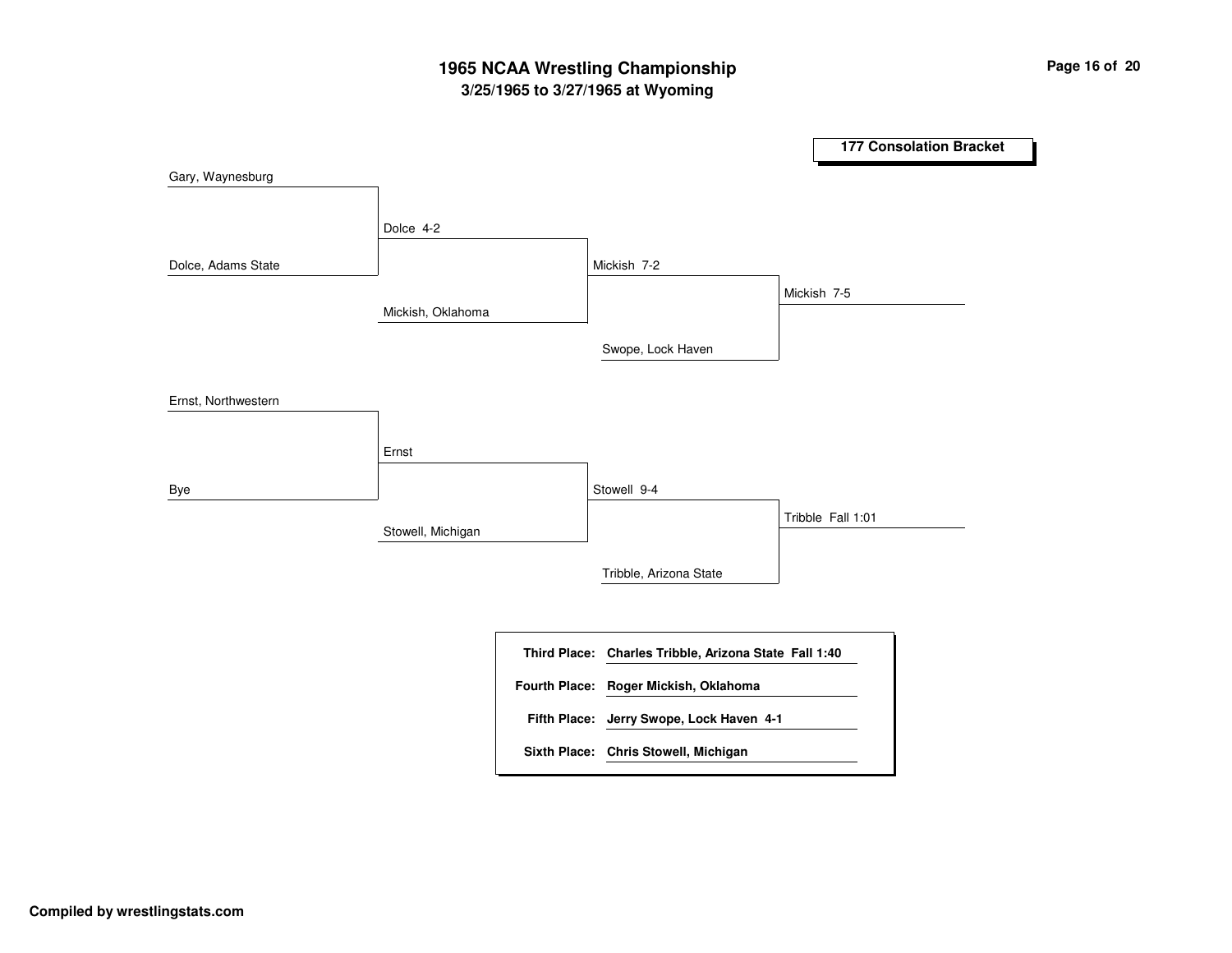| Al Rozman, Western State [4]        | Al Rozman              |                       |                       |                          |
|-------------------------------------|------------------------|-----------------------|-----------------------|--------------------------|
| Bye                                 |                        | Al Rozman 10-3        |                       |                          |
| Bye                                 | Marv Kizerian          |                       |                       | 191 Weight Class         |
| Marv Kizerian, Utah                 |                        |                       |                       |                          |
| Bye                                 | Dave Drahn             |                       | Al Rozman Fall 7:16   |                          |
| Dave Drahn, Colorado                |                        |                       |                       |                          |
| Steve Speers, Temple [5]            | Steve Speers 5-0       | Steve Speers 4-0      |                       |                          |
| Gary Storm, Minnesota State-Mankato |                        |                       |                       |                          |
| Bye                                 |                        |                       |                       | Jack Brisco 6-2          |
| Ellery Seitz, Penn State            | <b>Ellery Seitz</b>    |                       |                       |                          |
| LaVerne Allers, Nebraska            | Allen Keller 8-1       | Allen Keller 9-6      |                       |                          |
| Allen Keller, Colorado State        |                        |                       |                       |                          |
| Bye                                 |                        |                       | Jack Brisco Fall 4:55 |                          |
| Larry Lane, Northern Colorado       | Larry Lane             |                       |                       |                          |
| Jack Brisco, Oklahoma State [1]     |                        | Jack Brisco Fall 7:05 |                       |                          |
| Henk Schenk, Oregon State           | Jack Brisco 7-2        |                       |                       |                          |
| Tony Bennett, Oklahoma              |                        |                       |                       | Jack Brisco Fall 6:32    |
| Pete Guthrie, Akron                 | Tony Bennett Fall 5:54 |                       |                       |                          |
| Tom Abraham, Army                   |                        | Tony Bennett 8-5      |                       |                          |
| Bye                                 | Tom Abraham            |                       |                       |                          |
| Bob Spaly, Michigan [2]             |                        |                       | Bob Spaly 4-3         |                          |
| Ken Wylie, Brigham Young            | Bob Spaly 3-2 OT       |                       |                       |                          |
| John Nichols, Navy                  |                        | Bob Spaly 9-3         |                       |                          |
| Bye                                 | John Nichols           |                       |                       |                          |
| Lenard Hansen, Utah State           |                        |                       |                       | Dan Pernat Fall 10:17 OT |
| Dan Pernat, Wisconsin [6]           | Dan Pernat 2-0 OT      |                       |                       |                          |
| Gary Lowham, Wyoming                |                        | Dan Pernat DFT        |                       |                          |
| Bye                                 | Gary Lowham            |                       |                       |                          |
| Jim Homan, Iowa State               |                        |                       | Dan Pernat 7-4        |                          |
| Bye                                 | Jim Homan              |                       |                       |                          |
| Bye                                 |                        | Jim Homan 5-4         |                       |                          |
| Gerry Everling, Syracuse [3]        | Gerry Everling         |                       |                       |                          |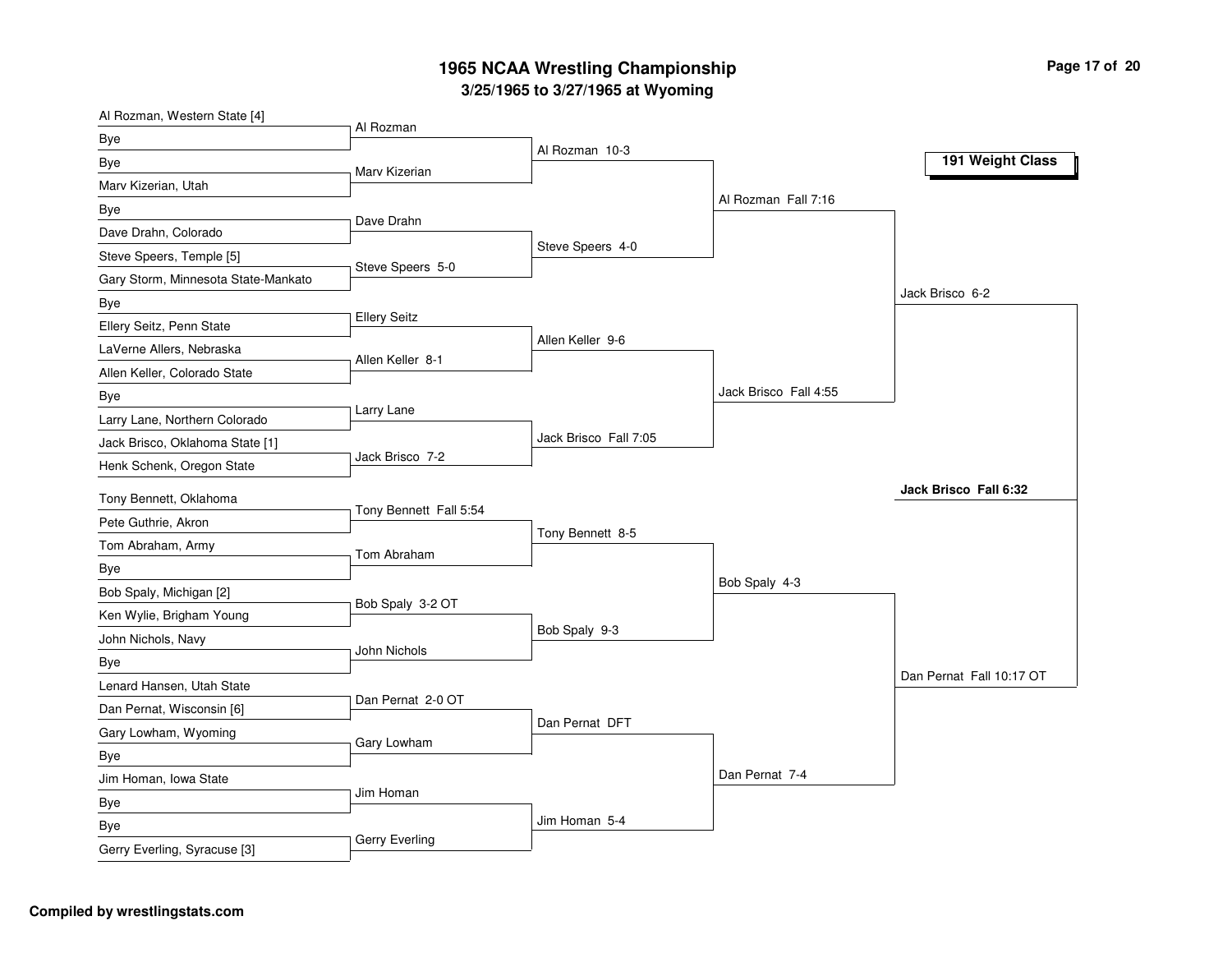## **3/25/1965 to 3/27/1965 at Wyoming 1965 NCAA Wrestling Championship Page <sup>18</sup> of <sup>20</sup>**

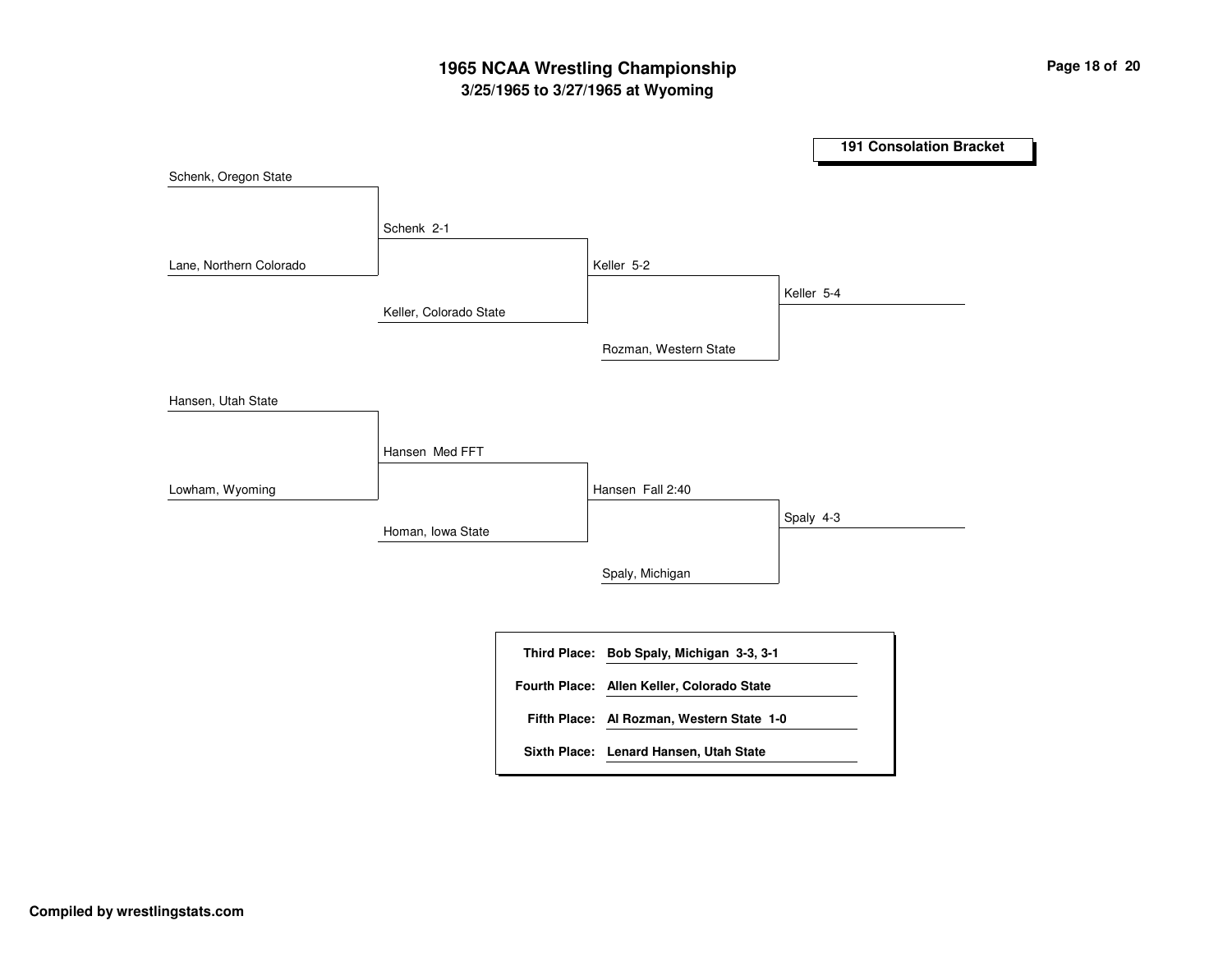## **3/25/1965 to 3/27/1965 at Wyoming 1965 NCAA Wrestling Championship Page <sup>19</sup> of <sup>20</sup>**

| Jeff Richardson, Michigan State [5]        |                           |                          |                         |
|--------------------------------------------|---------------------------|--------------------------|-------------------------|
|                                            | Carel Stith Fall 10:17 OT |                          | <b>UNL Weight Class</b> |
| Carel Stith, Nebraska                      |                           |                          |                         |
|                                            |                           | Bob Broughton 6-4        |                         |
| Bob Broughton, Utah State                  |                           |                          |                         |
|                                            | Bob Broughton 3-2         |                          |                         |
| Bob Billberg, Minnesota State-Moorhead [4] |                           |                          |                         |
|                                            |                           |                          | Jim Nance Fall 8:15     |
| Olaf Drozdov, Maryland                     |                           |                          |                         |
|                                            | Olaf Drozdov Fall 7:24    |                          |                         |
| Jon Staebler, Minnesota                    |                           |                          |                         |
|                                            |                           | Jim Nance Fall 5:05      |                         |
| Mike Koeller, Michigan                     |                           |                          |                         |
|                                            | Jim Nance Fall 6:34       |                          |                         |
| Jim Nance, Syracuse [1]                    |                           |                          |                         |
|                                            |                           |                          | Jim Nance 5-3           |
| Ted Tuinstra, Iowa State                   |                           |                          |                         |
|                                            | Ted Tuinstra Fall 0:42    |                          |                         |
| Jan Laux, Colorado State                   |                           |                          |                         |
| Ron Wright, Wyoming                        |                           | Russ Winer 2-0           |                         |
|                                            |                           |                          |                         |
| Russ Winer, Oklahoma State [2]             | Russ Winer 5-0            |                          |                         |
|                                            |                           |                          | Russ Winer 3-1          |
| John Illengwarth, Lehigh [6]               |                           |                          |                         |
|                                            | Mike Pierro 3-2           |                          |                         |
| Mike Pierro, Minnesota State-Mankato       |                           |                          |                         |
|                                            |                           | Dick Arrington Fall 2:50 |                         |
| Bruce Jacobsohn, Pennsylvania              |                           |                          |                         |
|                                            | Dick Arrington Fall 3:23  |                          |                         |
| Dick Arrington, Notre Dame [3]             |                           |                          |                         |